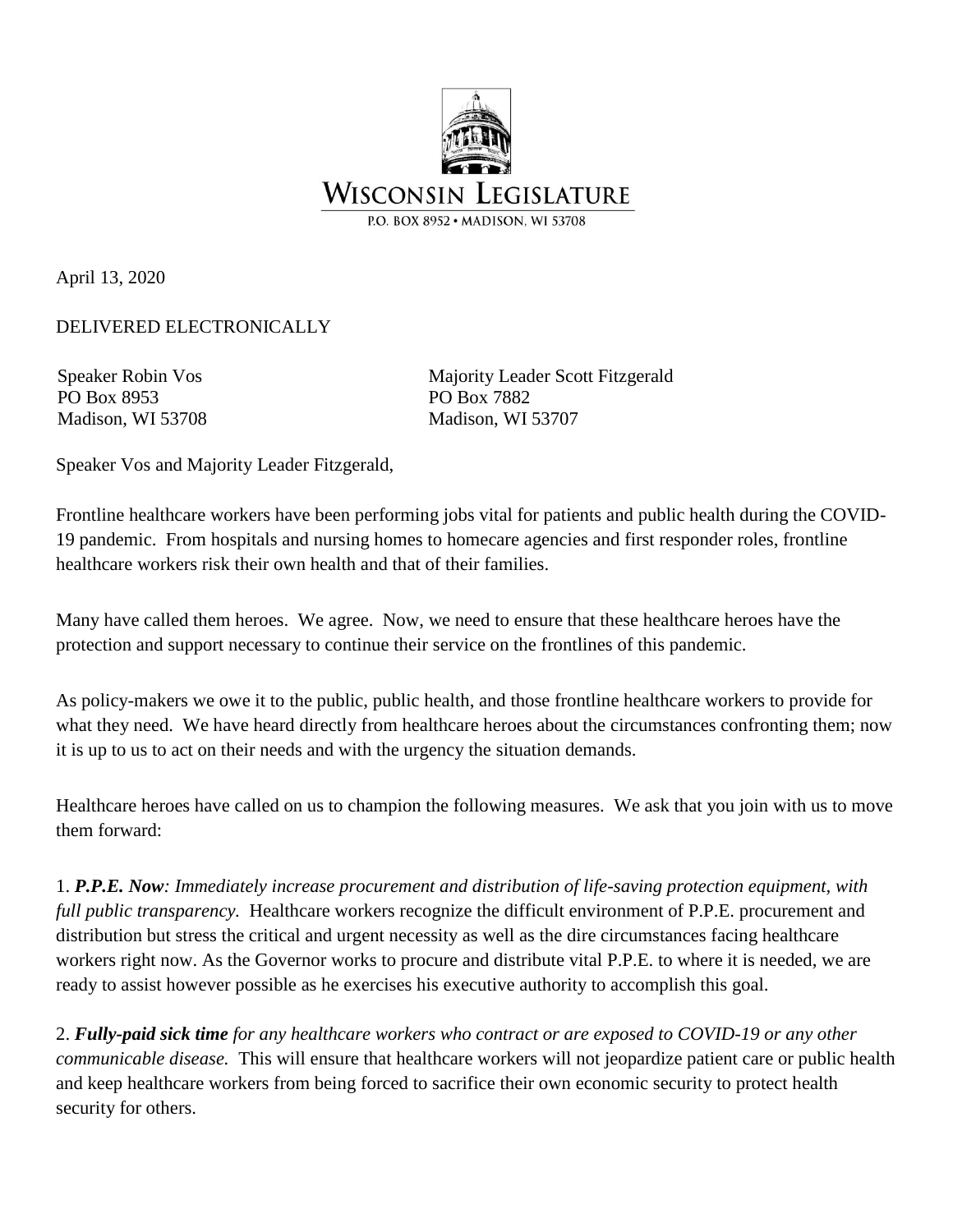3. *Hazard Pay for all healthcare workers.* They are literally risking their lives, and in some cases, the lives of their loved ones. Statements of thanks and support are not sufficient acknowledgement for their vital work. They need premium pay for working in dangerous, hazardous conditions. This is particularly important for the lowest-paid healthcare workers so that we retain them in this time for the critical but chronically undervalued roles they play.

4. *Full healthcare coverage with no out-of-pocket costs for healthcare workers.* Co-pays, deductibles, and other cost barriers to care will prevent the frontline healthcare workforce from getting their own care needed to best combat the pandemic.

As these healthcare heroes sacrifice and serve on the frontlines of the COVID-19 pandemic, policy-makers like us should be at the ready to provide for what they need. Our state's collective response must address these items. We stand ready to grant the Governor any additional authority needed to get P.P.E. to our frontline healthcare workers as soon as possible.

We support legislation to directly address fully-paid sick time, hazard pay, and full healthcare coverage for our frontline healthcare workers. Absent inclusion of this healthcare heroes package in forthcoming emergency response legislation, we call for both houses of the legislature to meet to adopt a standalone bill to accomplish these three policy goals.

It is critical that elected leaders take necessary, appropriate, and urgent action to protect and support the healthcare heroes defending, serving, and caring for all of us at this difficult and dangerous time. Let us take care of the healthcare heroes so that they can take care of patients and public health.

Frontline healthcare workers will continue performing their vital roles, but we need leadership in making policies to enable these heroes to serve in this time of the COVID-19 pandemic.

Wisconsin healthcare heroes are counting on us to act.

Sincerely,

Rokynbrine

Mark Springer

Representative Robyn Vining Representative Mark Spreitzer Senator Tim Carpenter

Tim Carpenter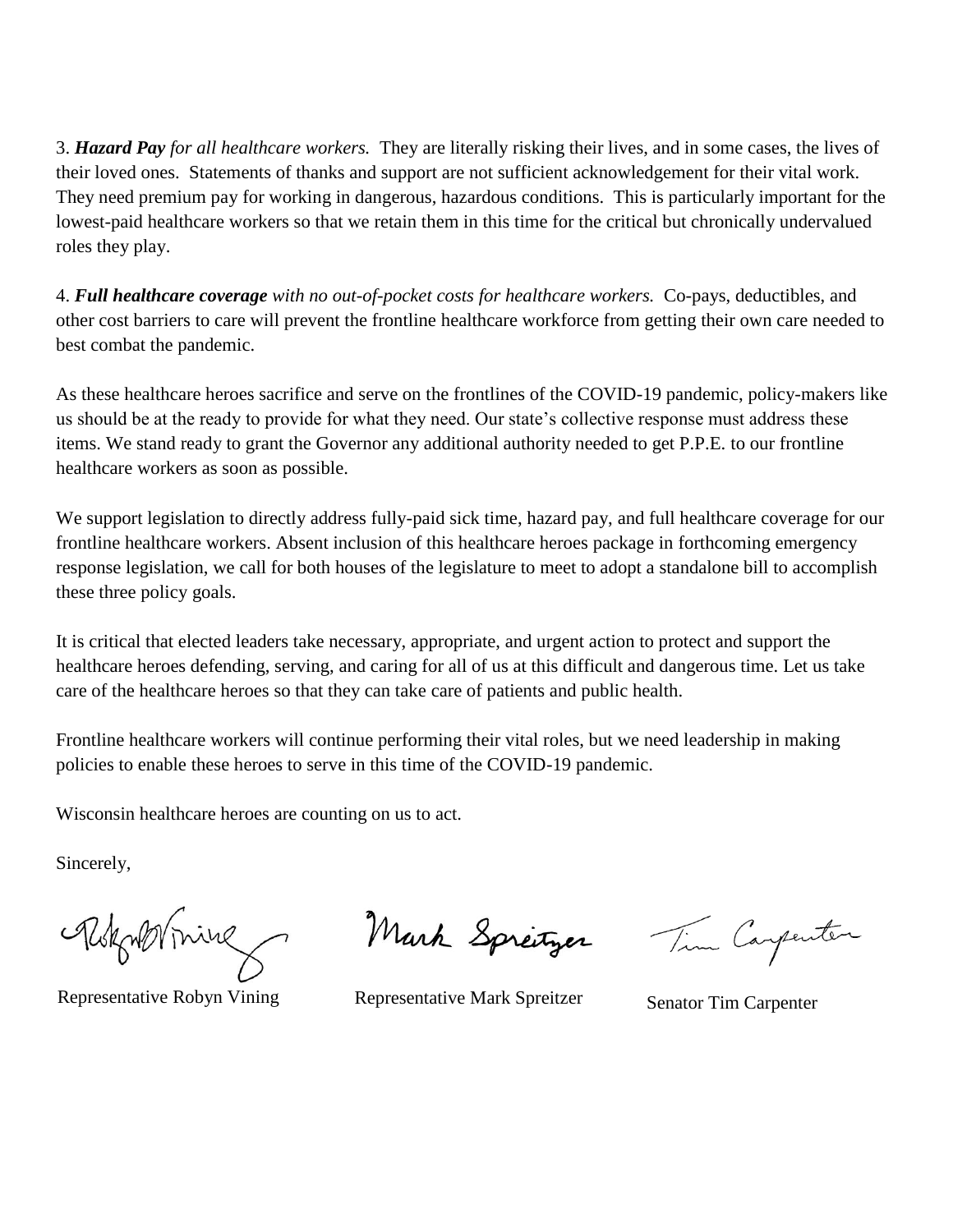my Aib

Representative Jimmy Anderson Representative Gary Hebl Senator Fred Risser

Jo Caster Zamarye

Representative JoCasta Zamarripa Representative Staush Gruszynski Senator LaTonya Johnson

Representative Daniel Riemer Representative Tod Ohnstad Senator Jeff Smith

Christine Similie

Joth Bright

Representative David Crowley Representative Jonathan Brostoff Senator Robert Wirch

Fany Alan Hell

Allalen

Representative Steve Doyle Representative Marisabel Cabrera Senator Dave Hansen

Stawn & Luizyer ♦

Danne Anaelbei

Representative Christine Sinicki Representative Dianne Hesselbein Senator Chris Larson

Oper Billings

Dove Hansen

Sheta Newbane

Representative Sondy Pope<br>Representative Jill Billings<br>Representative Greta Neubauer